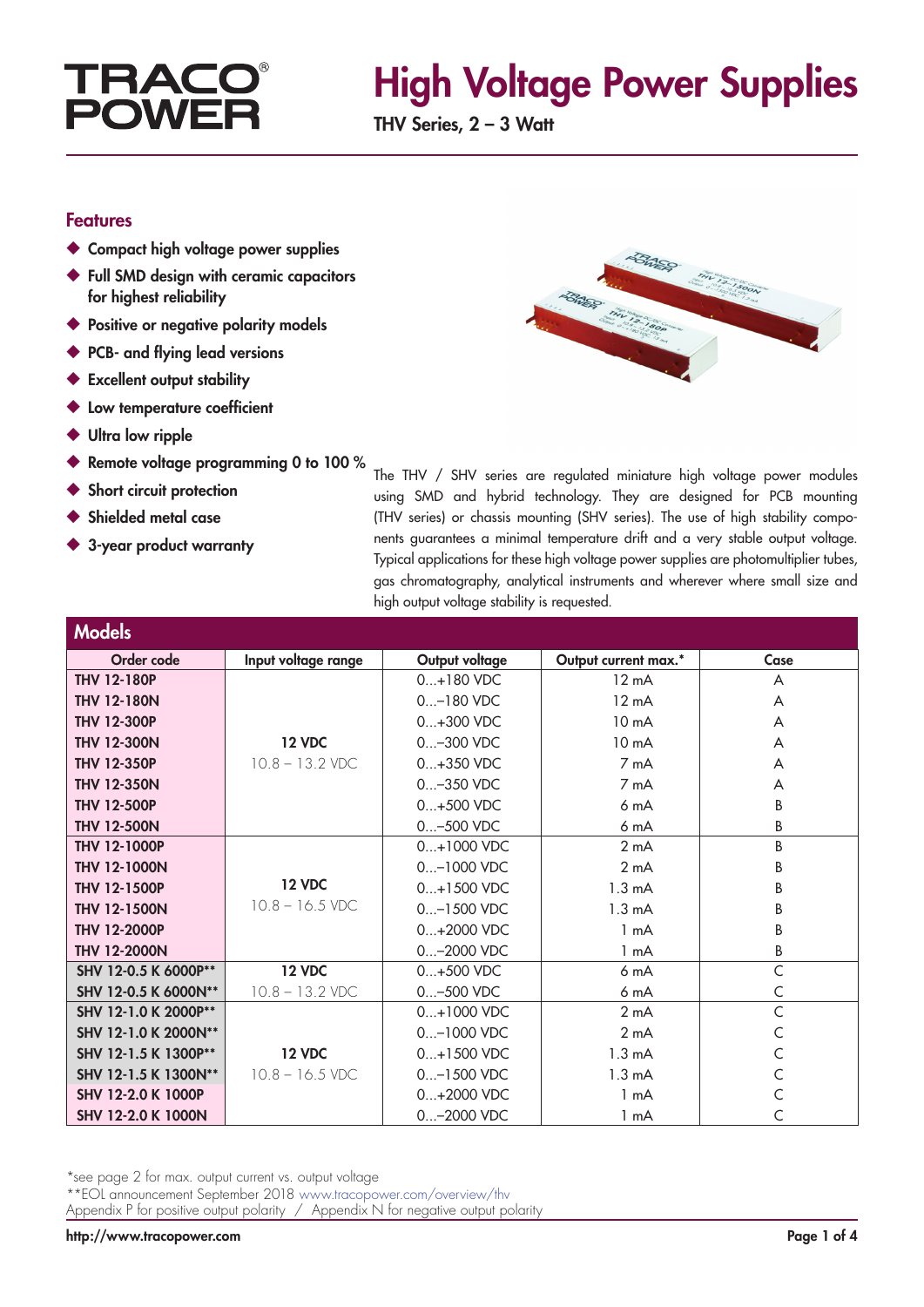# **TRACO<br>POWER**

#### High Voltage Power Supplies THV Series 2 – 3 Watt

| <b>Input Specifications</b>            |                                                                                 |                                                                                                                                                                                      |  |
|----------------------------------------|---------------------------------------------------------------------------------|--------------------------------------------------------------------------------------------------------------------------------------------------------------------------------------|--|
| Input voltage                          | 180, 300, 350 & 500 VDC models:<br>other VDC models:                            | $+10.8$ to $+13.2$ VDC<br>$+10.8$ to $+16.5$ VDC                                                                                                                                     |  |
| Reverse voltage protection             |                                                                                 | none                                                                                                                                                                                 |  |
| Conducted noise (input)                |                                                                                 | internal filter                                                                                                                                                                      |  |
| <b>Output Specifications</b>           |                                                                                 |                                                                                                                                                                                      |  |
| Max. output current vs output voltage  |                                                                                 | 100<br>Output voltage set value<br>100% output<br>80 <sub>1</sub><br>60 <sub>1</sub><br>50% output<br>40⊢<br>20 <sub>1</sub><br>$\Omega$<br>(% )<br>0<br>100%<br>Output current (lo) |  |
| Voltage set accuracy                   |                                                                                 | ±5%                                                                                                                                                                                  |  |
| Voltage adjustement range              | (adjustable with external voltage 0 to +4 VDC or with 5 kOhm variable resistor) | $0 - 100 %$                                                                                                                                                                          |  |
|                                        | Remote On/Off control (not for 180, 300, 350 VDC models)                        | On = $pin 2$ to $pin 5$ open<br>Off = $pin 2$ to $pin 5$ short                                                                                                                       |  |
| Regulation                             | - Input variation Vin min. to Vin max.<br>$-$ Load variation $0 - 100$ %        | 0.03 % max.<br>0.5 % max.                                                                                                                                                            |  |
| Ripple and noise<br>(20 MHz Bandwidth) | 180, 300 & 350 VDC models:<br>500 VDC models:<br>1.0, 1.5 & 2.0 kVDC models:    | 30 mVpk-pk typ.<br>10 mVpk-pk typ.<br>8 mVpk-pk typ.                                                                                                                                 |  |
| Temperature coefficient                |                                                                                 | ±0.01 %/K                                                                                                                                                                            |  |
| Stability                              |                                                                                 | 0.05 % 8h after warm-up time                                                                                                                                                         |  |
| Output current limitation              |                                                                                 | 105 % of lout max., fold back                                                                                                                                                        |  |
| Short circuit protection               |                                                                                 | indefinite, automatic recovery                                                                                                                                                       |  |
| <b>General Specifications</b>          |                                                                                 |                                                                                                                                                                                      |  |
| Temperature ranges                     | - Operating<br>- Case temperature<br>– Storage                                  | $-10^{\circ}$ C to $+60^{\circ}$ C<br>$+95^{\circ}$ C max.<br>$-25^{\circ}$ C to $+85^{\circ}$ C                                                                                     |  |
| Derating                               |                                                                                 | 4 %/K above 50°C                                                                                                                                                                     |  |
| Humidity (non condensing)              |                                                                                 | 95 % rel H max.                                                                                                                                                                      |  |
| Efficiency                             |                                                                                 | $60 - 65%$                                                                                                                                                                           |  |
|                                        | Reliability, calculated MTBF (MIL-HDBK-217F, at +25°C, ground benign)           | >300'000 h                                                                                                                                                                           |  |
| Isolation (Input/Output)               | - Voltage                                                                       | none (-Vin, Common, Case are tied together internally)                                                                                                                               |  |
| Switching frequency                    |                                                                                 | 125 kHz typ. (fixed)                                                                                                                                                                 |  |
| Vibration                              |                                                                                 | 5 - 100 Hz amplitude 10 mm pk-pk<br>10 - 55 Hz acceleration 2 G                                                                                                                      |  |
| Thermal shock                          |                                                                                 | acceleration 20 G max. time 11 ms.                                                                                                                                                   |  |
| Environmental compliance               | - Reach<br>$-RoHS$                                                              | www.tracopower.com/overview/thv<br>RoHS Directive 2011/65/EU                                                                                                                         |  |

All specifications valid at nominal input voltage, full load and +25°C after warm-up time unless otherwise stated.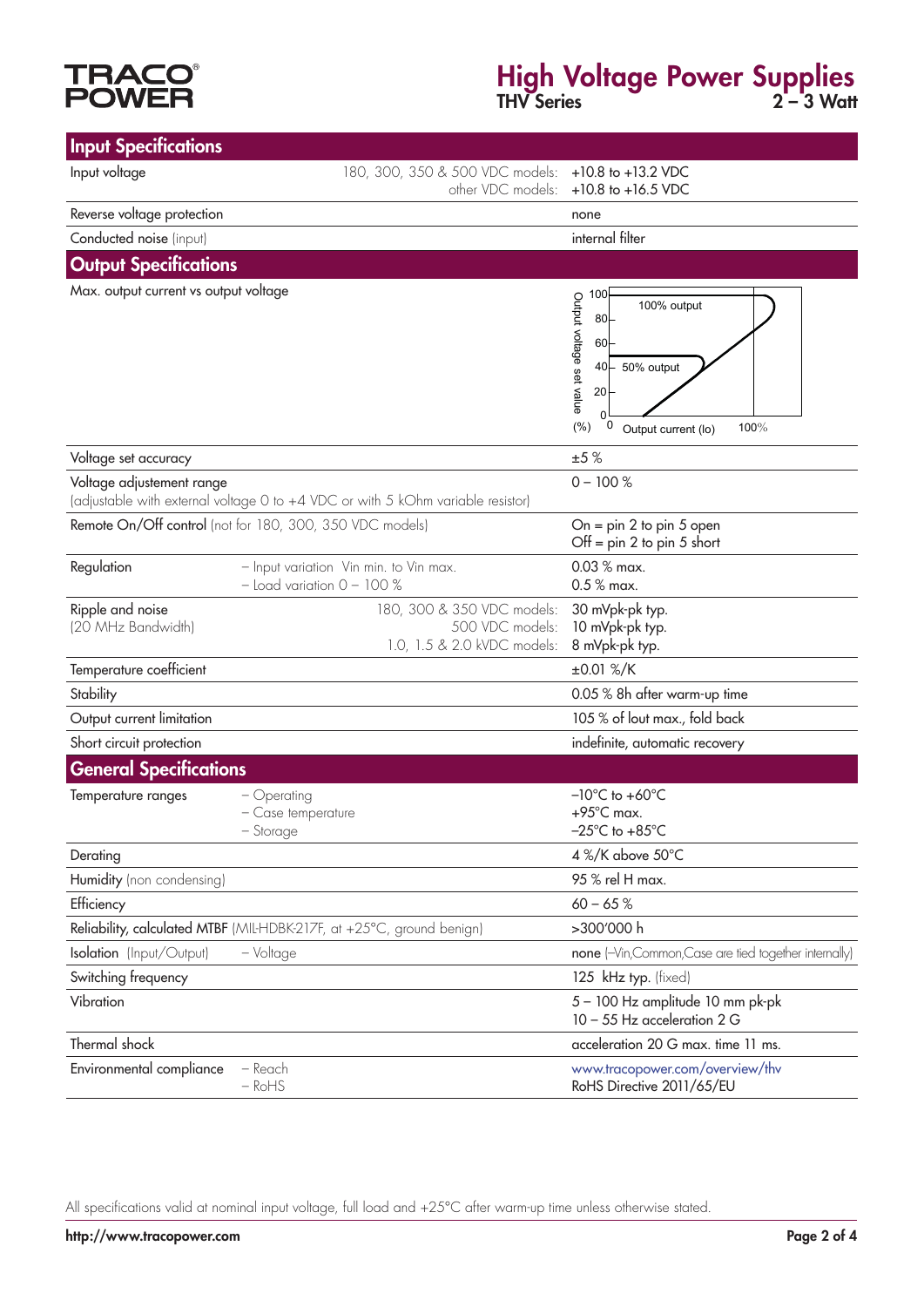

## High Voltage Power Supplies THV Series 2 – 3 Watt

|  |  | <b>Physical Specifications</b> |
|--|--|--------------------------------|
|  |  |                                |

| <b>Privated Specifications</b> |                                      |                              |
|--------------------------------|--------------------------------------|------------------------------|
| Casing material                |                                      | Steel chrome-nickel plated   |
| Weight                         | THV models case A : $47 g$ (1.66 oz) |                              |
|                                | THV models case B : $65 g$ (2.29 oz) |                              |
|                                |                                      | SHV models: $98 g$ (3.46 oz) |
| Soldering temperature          |                                      | max. 265°C / 10 sec.         |

#### Connection Diagram

Connection for remote control by variable resistor







All specifications valid at nominal input voltage, full load and +25°C after warm-up time unless otherwise stated.